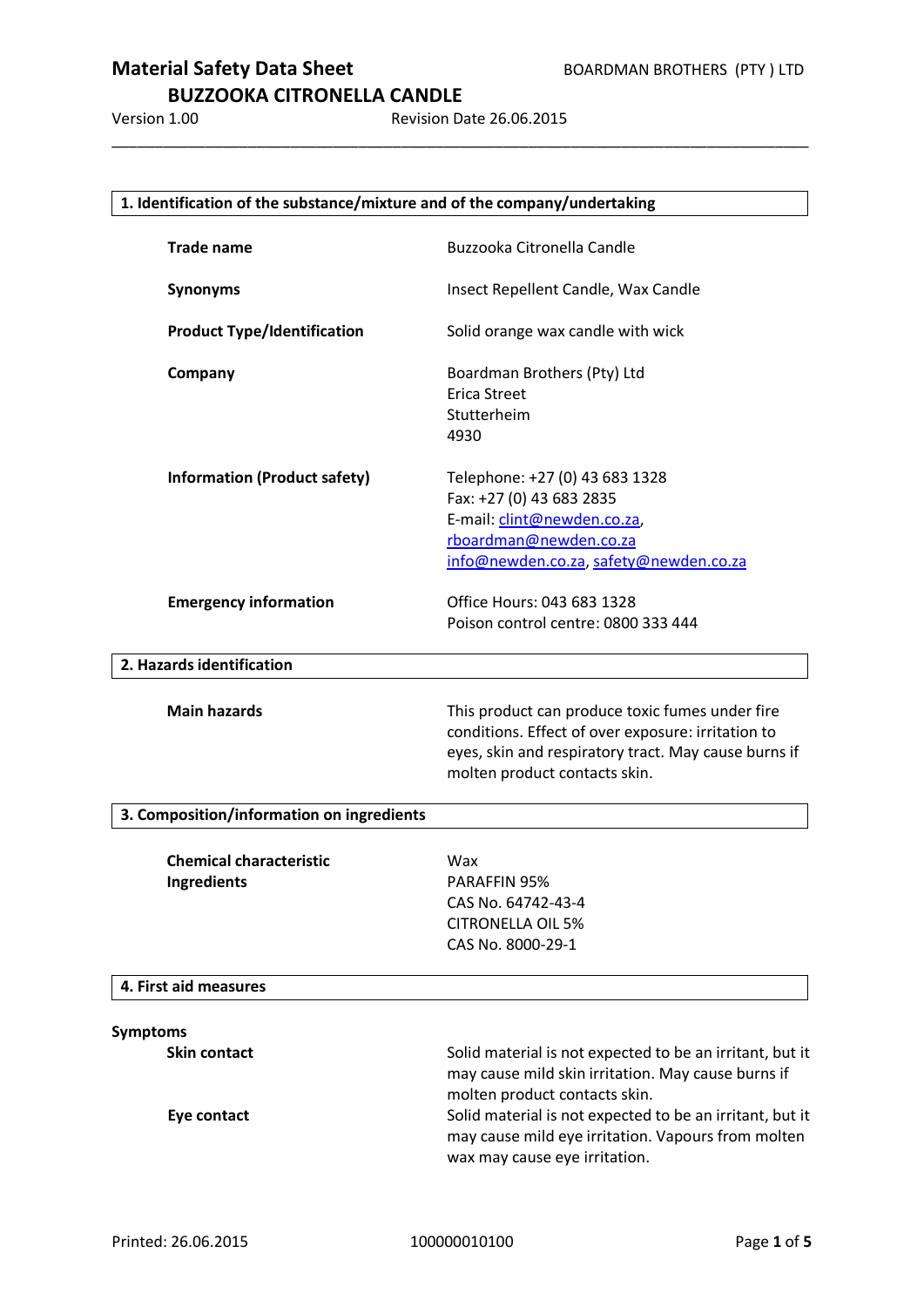**BUZZOOKA CITRONELLA CANDLE**

Version 1.00 Revision Date 26.06.2015

|                | Ingestion<br><b>Inhalation</b> | Ingested paraffin wax is not absorbed, and is<br>considered nontoxic. Ingestion of large amounts<br>may have a mild laxative effect and cause diarrhoea.<br>Low hazard. Paraffin wax fumes may be irritating to<br>the eyes nose and throat, and may also produce<br>nausea. However, vapours emitted from molten<br>wax are expected to have a low degree of irritation<br>by inhalation. |
|----------------|--------------------------------|--------------------------------------------------------------------------------------------------------------------------------------------------------------------------------------------------------------------------------------------------------------------------------------------------------------------------------------------------------------------------------------------|
| <b>Actions</b> |                                |                                                                                                                                                                                                                                                                                                                                                                                            |
|                | Skin contact - solid           | Wash with soap and water. Cover the irritated skin<br>with an emollient. Get medical attention if irritation<br>develops.                                                                                                                                                                                                                                                                  |
|                | Skin contact - molten          | If burned by molten liquid, cool immediately. Do not<br>remove product if adhered to skin. Get medical<br>attention immediately.                                                                                                                                                                                                                                                           |
|                | Eye contact                    | Check for and remove any contact lenses. In case of<br>contact, immediately flush eyes with plenty of water<br>for at least 15 minutes. Get medical attention if<br>irritation occurs.                                                                                                                                                                                                     |
|                | Ingestion                      | Do NOT induce vomiting unless directed to do so by<br>medical personnel. Never give anything by mouth to<br>an unconscious person. If large quantities of this<br>material are swallowed, call a physician<br>Immediately. Loosen tight clothing such as a collar,<br>tie, belt or waistband.                                                                                              |
|                | <b>Inhalation</b>              | If inhaled, remove to fresh air. If not breathing, give<br>artificial respiration. If breathing is difficult, give<br>oxygen. Get medical attention.                                                                                                                                                                                                                                       |

#### **5. Fire-fighting measures**

| <b>Extinguishing Media</b>              |                                                                                                                    |
|-----------------------------------------|--------------------------------------------------------------------------------------------------------------------|
| <b>Suitable</b>                         | SMALL FIRE: Use DRY chemical powder or carbon<br>dioxide.                                                          |
|                                         | LARGE FIRE: Use water spray, foam or fog. Do not<br>use water jet.                                                 |
| Not suitable                            | No additional remark.                                                                                              |
| Unusual fire/explosion hazard           | Wax may catch fire when molten.                                                                                    |
| <b>Special fire-fighting procedures</b> | Fire fighters must wear positive pressure self-<br>contained breathing apparatus (SCUBA) and full<br>turnout gear. |
| <b>Protection of fire fighters</b>      | Be sure to use an approved/certified respirator or<br>equivalent.                                                  |
|                                         |                                                                                                                    |

#### **6. Accidental release measures**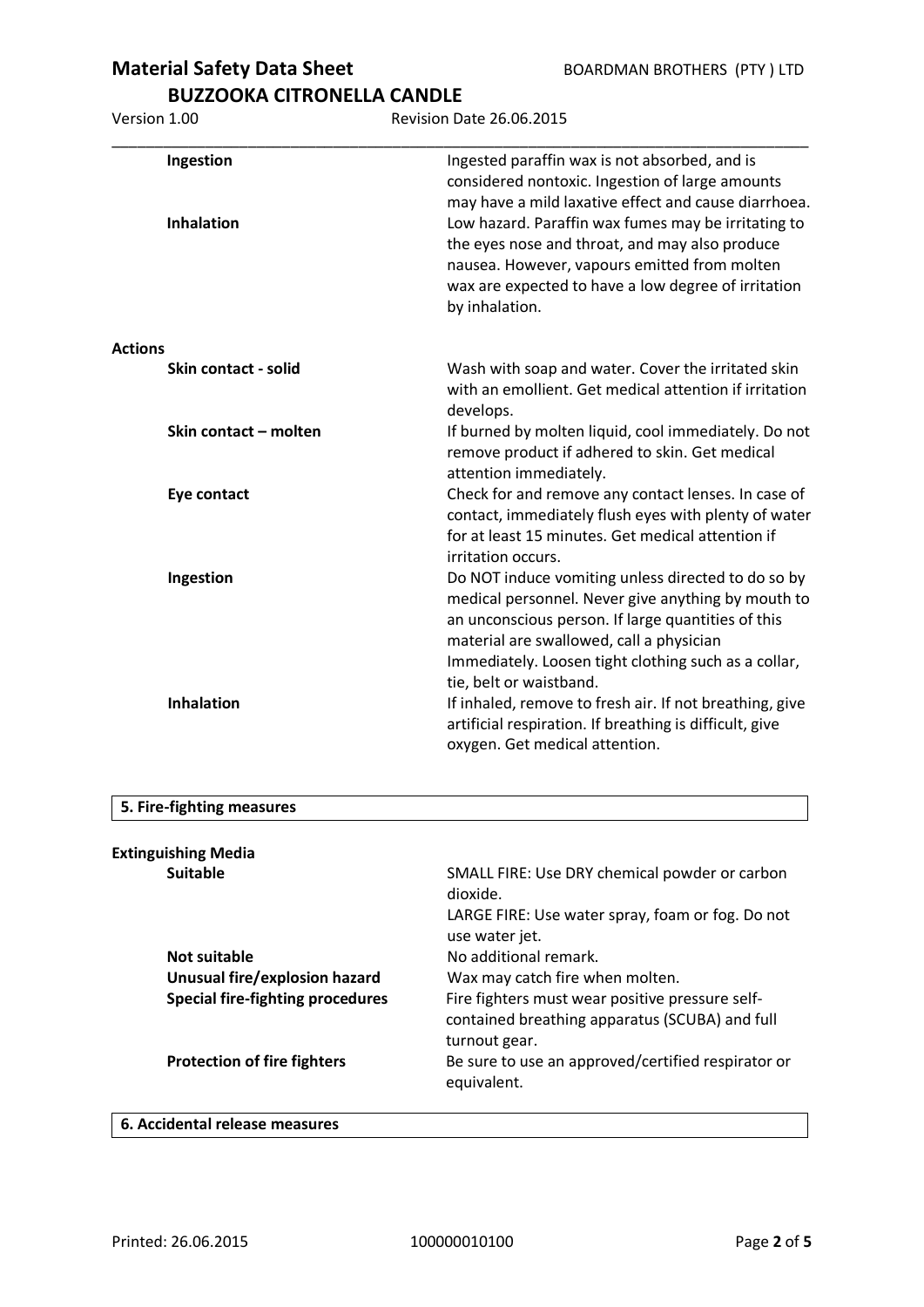## **BUZZOOKA CITRONELLA CANDLE**

Version 1.00 Revision Date 26.06.2015

| <b>Personal precautions</b>          | Wear suitable protective clothing (see Section 8).<br>Caution! Spilled material may be slippery.                                                                                                   |
|--------------------------------------|----------------------------------------------------------------------------------------------------------------------------------------------------------------------------------------------------|
| <b>Environmental precautions and</b> |                                                                                                                                                                                                    |
| clean-up methods                     |                                                                                                                                                                                                    |
| Liquids:                             | Eliminate all ignition sources. Ventilate the area.<br>Prevent liquid from entering the sewers. Absorb<br>with an inert material and put the spilled material in<br>an appropriate waste disposal. |
| Solids:                              | Sweep up and remove solids to an appropriate<br>waste disposal.                                                                                                                                    |

**Note: See section 8 for personal protective equipment and section 13 for waste disposal.**

| 7. Handling and storage                  |                                                                                                                                                                                                                                                                                                           |
|------------------------------------------|-----------------------------------------------------------------------------------------------------------------------------------------------------------------------------------------------------------------------------------------------------------------------------------------------------------|
| <b>Handling</b>                          | Avoid prolonged, direct contact with skin. Do not<br>touch molten material. Never leave a burning<br>candle unattended. Keep out of reach of pets and<br>children. Always burn the candle on a safe and level<br>surface. Burn candle in a draft free area and away<br>from anything that can catch fire. |
| <b>Storage</b>                           | Keep container tightly closed. Keep container in a<br>cool well ventilated area.                                                                                                                                                                                                                          |
| <b>Packaging materials</b>               |                                                                                                                                                                                                                                                                                                           |
| <b>Recommended use</b>                   | Use original container                                                                                                                                                                                                                                                                                    |
| <b>Not suitable</b>                      | No additional remark                                                                                                                                                                                                                                                                                      |
| 8. Exposure controls/personal protection |                                                                                                                                                                                                                                                                                                           |
| <b>Hygiene measures</b>                  | Wash hands after handling and before eating,<br>smoking or using lavatory and at the end of the day.                                                                                                                                                                                                      |
| <b>Occupational exposure limits</b>      | Not applicable.                                                                                                                                                                                                                                                                                           |
| Personal protective equipment            |                                                                                                                                                                                                                                                                                                           |
| Hands                                    | Wear protective gloves if handling molten material.                                                                                                                                                                                                                                                       |
| <b>Eyes</b>                              | Wear safety glasses if handling molten material.                                                                                                                                                                                                                                                          |
|                                          |                                                                                                                                                                                                                                                                                                           |

#### **9. Physical and chemical properties**

| <b>Physical state</b> | Solid wax, becomes molten when exposed to heat |
|-----------------------|------------------------------------------------|
| Colour                | Orange                                         |
| Odour                 | Citronella                                     |
| <b>Melting point</b>  | $58-60^{\circ}$ C                              |
| <b>Boiling point</b>  | Not applicable                                 |
| <b>Flash point</b>    | Open cup: >200°C                               |
|                       |                                                |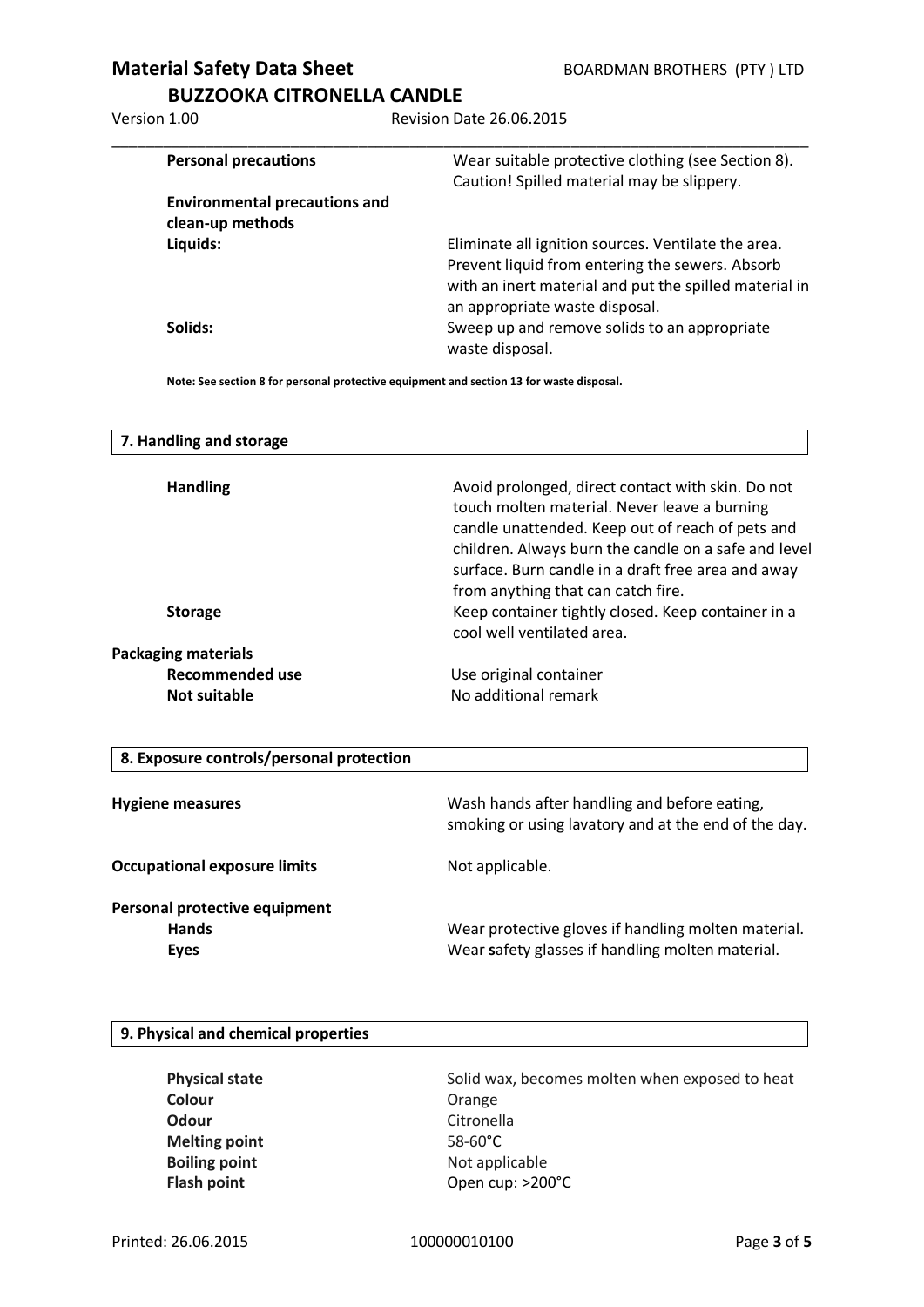## **BUZZOOKA CITRONELLA CANDLE**

Version 1.00 Revision Date 26.06.2015

| <b>Density</b>                       | $0.9$ g/cm3                                                                                                                                                                                                                                                                                                                                                          |
|--------------------------------------|----------------------------------------------------------------------------------------------------------------------------------------------------------------------------------------------------------------------------------------------------------------------------------------------------------------------------------------------------------------------|
| pH                                   | Not applicable                                                                                                                                                                                                                                                                                                                                                       |
| <b>Viscosity</b>                     | Not applicable                                                                                                                                                                                                                                                                                                                                                       |
| <b>Odour threshold</b>               | Not available                                                                                                                                                                                                                                                                                                                                                        |
| <b>Vapour pressure</b>               | Not applicable                                                                                                                                                                                                                                                                                                                                                       |
| <b>Solubility</b>                    | Insoluble in cold and hot water.                                                                                                                                                                                                                                                                                                                                     |
| 10. Stability and reactivity         |                                                                                                                                                                                                                                                                                                                                                                      |
|                                      |                                                                                                                                                                                                                                                                                                                                                                      |
| <b>Stability</b>                     | Under normal conditions of storage and use,<br>hazardous decomposition products should not be                                                                                                                                                                                                                                                                        |
|                                      | produced. The product is stable. Under normal                                                                                                                                                                                                                                                                                                                        |
|                                      | conditions of storage and use, hazardous                                                                                                                                                                                                                                                                                                                             |
|                                      | polymerization will not occur.                                                                                                                                                                                                                                                                                                                                       |
| <b>Materials to avoid</b>            | Keep away from oxidizing agents.                                                                                                                                                                                                                                                                                                                                     |
| <b>Thermal</b>                       |                                                                                                                                                                                                                                                                                                                                                                      |
| decomposition                        | No decomposition is used according to                                                                                                                                                                                                                                                                                                                                |
|                                      | specifications.                                                                                                                                                                                                                                                                                                                                                      |
| 11. Toxicological information        |                                                                                                                                                                                                                                                                                                                                                                      |
| <b>Toxicity to animals</b>           | Not available                                                                                                                                                                                                                                                                                                                                                        |
| <b>Chronic effects on humans</b>     | Not available                                                                                                                                                                                                                                                                                                                                                        |
| <b>Other toxic effects on humans</b> |                                                                                                                                                                                                                                                                                                                                                                      |
| Inhalation:                          | Slightly hazardous                                                                                                                                                                                                                                                                                                                                                   |
| Ingestion                            | Slightly hazardous                                                                                                                                                                                                                                                                                                                                                   |
| <b>Skin contact</b>                  | Irritant                                                                                                                                                                                                                                                                                                                                                             |
| Eye contact                          | No known significant effects or critical hazards.                                                                                                                                                                                                                                                                                                                    |
| 12. Ecological information           |                                                                                                                                                                                                                                                                                                                                                                      |
| <b>Environmental data</b>            | Not available                                                                                                                                                                                                                                                                                                                                                        |
| 13. Disposal considerations          |                                                                                                                                                                                                                                                                                                                                                                      |
|                                      |                                                                                                                                                                                                                                                                                                                                                                      |
| <b>Hazardous waste</b>               | Within the present knowledge of the supplier, this<br>product is not regarded as hazardous waste, as<br>defined by EU Directive 91/689/EEC.                                                                                                                                                                                                                          |
| <b>Methods of disposal</b>           | The generation of waste should be avoided or<br>minimized wherever possible. Empty containers or<br>liners may retain some product residues. This<br>material and its container must be disposed of in a<br>safe way. Dispose of surplus and non-recyclable<br>products via a licensed waste disposal contractor.<br>Disposal of this product, solutions and any by- |